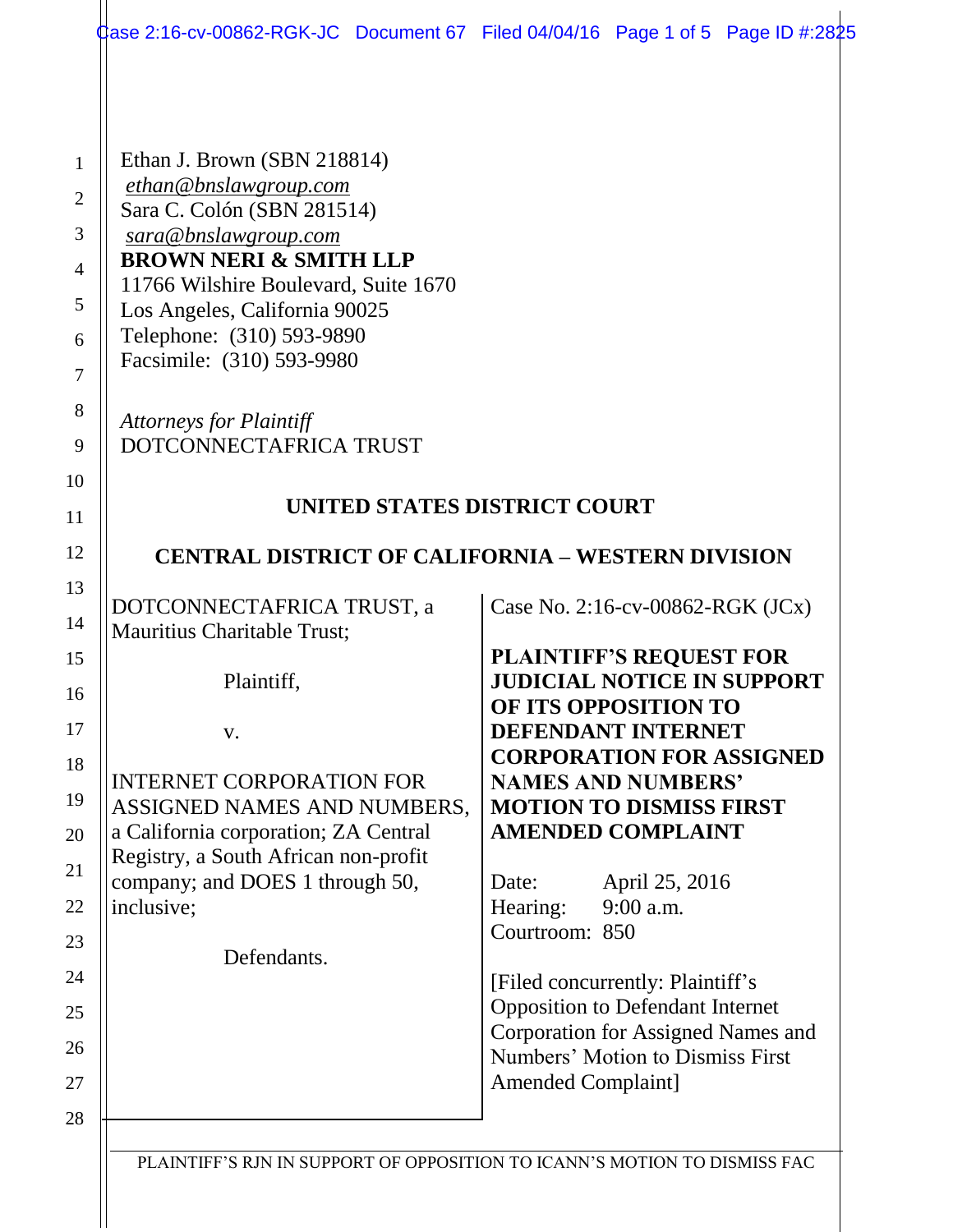### **TO THE COURT AND ALL PARTIES AND THEIR COUNSEL OF RECORD:**

1

2

3

4

5

6

7

8

9

10

11

12

13

14

15

16

17

18

19

20

21

22

23

24

25

26

27

28

**PLEASE TAKE NOTICE** that Pursuant to Federal Rule of Evidence 201, Plaintiff DOTCONNECTAFRICA TRUST ("DCA") hereby requests the Court take judicial notice of the following documents, attached as Exhibits 1–3, in support of DCA's Opposition to Defendant Internet Corporation for Assigned Names and Numbers' ("ICANN") Motion to Dismiss First Amended Complaint:

1. ICANN's Bylaws, as amended effective April 1, 2013, a true and correct copy of which is attached hereto as **Exhibit 1**.

2. The New gTLD Applicant Guidebook ("Guidebook"), a true and correct copy of which is attached hereto as **Exhibit 2**.

3. ICANN Board-GAC Consultation: "Legal Recourse" for New gLTD Registry Applicants, a true and correct copy of which is attached hereto as **Exhibit 3**.

When ruling on a 12(b)(6) motion, a court may look beyond the pleadings "at documents incorporated by reference, and matters of which a court may take judicial notice." *Tellabs, Inc. v. Makor Issues & Rights, Ltd.*, 127 S. Ct. 2499, 2509 (2007).

Under the incorporation by reference doctrine, a court may consider a document when plaintiff's complaint necessarily relies on it and its authenticity is uncontested. *Van Buskirk v. CNN,* 284 F.3d 977, 980 (9th Cir. 2002); *see also In re Silicon Graphics, Inc. Sec. Litig.,* 183 F.3d 970, 986 (9th Cir. 1999). This includes documents that are not attached or explicitly referenced by plaintiff's complaint. *Neilson v. Union Bank of Cal., N.A.*, 290 F. Supp. 2d 1101, 1114 (C.D. Cal. 2003).

Under Federal Rule of Evidence 201, judicial notice is proper when a fact is not subject to reasonable dispute and capable of accurate and ready determination by resort to sources whose accuracy cannot reasonably be questioned. *Wible v. Aetna Life Ins. Co.*, 375 F. Supp. 2d 956, 966 (C.D. Cal. 2005); Fed. R. Evid. 201. Judicial notice of information obtained from a website is proper when neither party questions the authenticity of the site. *Pollstar v. Gigmania Ltd.*, 170 F. Supp. 2d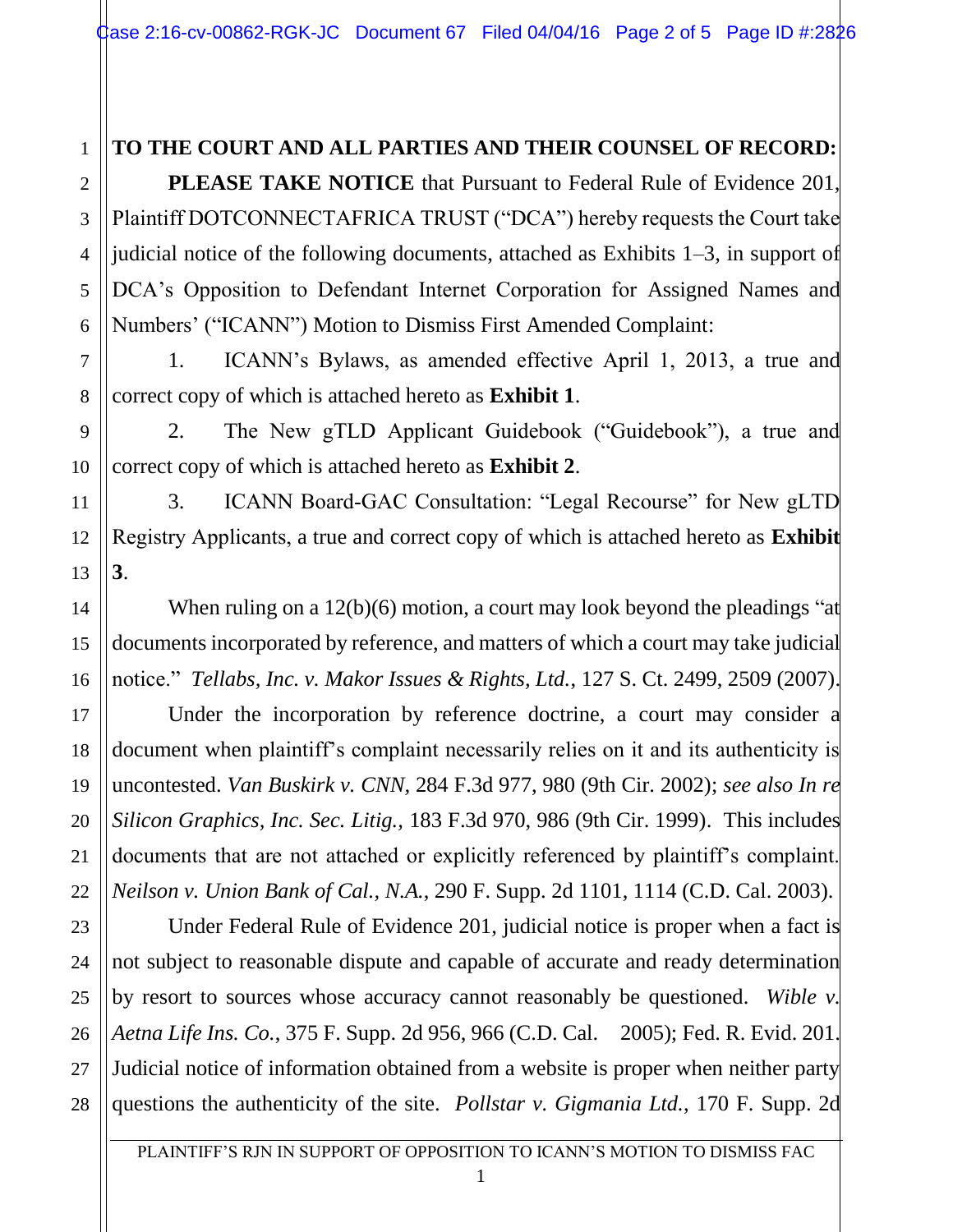1 2 3 974, 978 (E.D. Cal. 2000). A Court may take judicial notice of a matter of public record. *Moore v. Navarro,* 2004 U.S. Dist. LEXIS 6039, \*5 (N.D. Cal. Mar. 31, 2004.)

# **ICANN's Bylaws (Exhibit 1)**

6 10 12 13 14 15 16 ICANN's Bylaws are integral to Plaintiff's First Amended Complaint ("FAC") and may be considered without converting the 12(b)(6) motion. *See Parrino v. FHP, Inc.*, 146 F.3d 699, 706 n.4 (9th Cir. 1998), *superseded by statute on other grounds as recognized by Abrego Abrego v. The Dow Chem. Co.*, 443 F.3d 676, 681 (9th Cir. 2006). Plaintiff's FAC continually refers to ICANN's Bylaws to demonstrate ICANN's failure to comply with its obligations. (*See, e.g.*, FAC ¶¶ 4, 16, 17, 20, 66.) Additionally, ICANN does not dispute the authenticity of its Bylaws. Indeed, ICANN has already requested that this Court take judicial notice of several articles of ICANN's Bylaws. (*See* Defendant's Request for Judicial Notice 3:1-13.) Further, a complete version of ICANN's Bylaws are available on ICANN's website at https://www.icann.org/resources/pages/bylaws-2012-02-25-en. Thus, under the incorporation by reference doctrine and the standards for proper judicial notice, the Court may properly consider ICANN's Bylaws.

4

5

7

8

9

11

17

18

19

20

21

22

23

24

25

# **The New gTLD Applicant Guidebook and Modules (Exhibit 2)**

Similarly to ICANN's Bylaws, the Guidebook and Modules are referenced and relied on throughout Plaintiff's FAC. (*See, e.g.*, FAC ¶¶ 20, 22, 25, 66, 74.) ICANN has also requested the Court take judicial notice of the Guidebook and Modules (*See* Defendant's RJN 3:14–4:19.) As a part of this, ICANN agreed that "[t]he authenticity of the Guidebook . . . is beyond dispute." (*Id.* at 3:27-28). Finally, the Guidebook and Modules are available on ICANN's website at https://newgtlds.icann.org/en/applicants/agb.

26 27

## **"Legal Recourse" for New gTLD Registry Applicants (Exhibit 3)**

28 On a Rule 12(b)(6) motion, the Court may take judicial notice of matters of public record. *Moore v. Navarro,* 2004 U.S. Dist. LEXIS 6039, \*5 (N.D. Cal. Mar.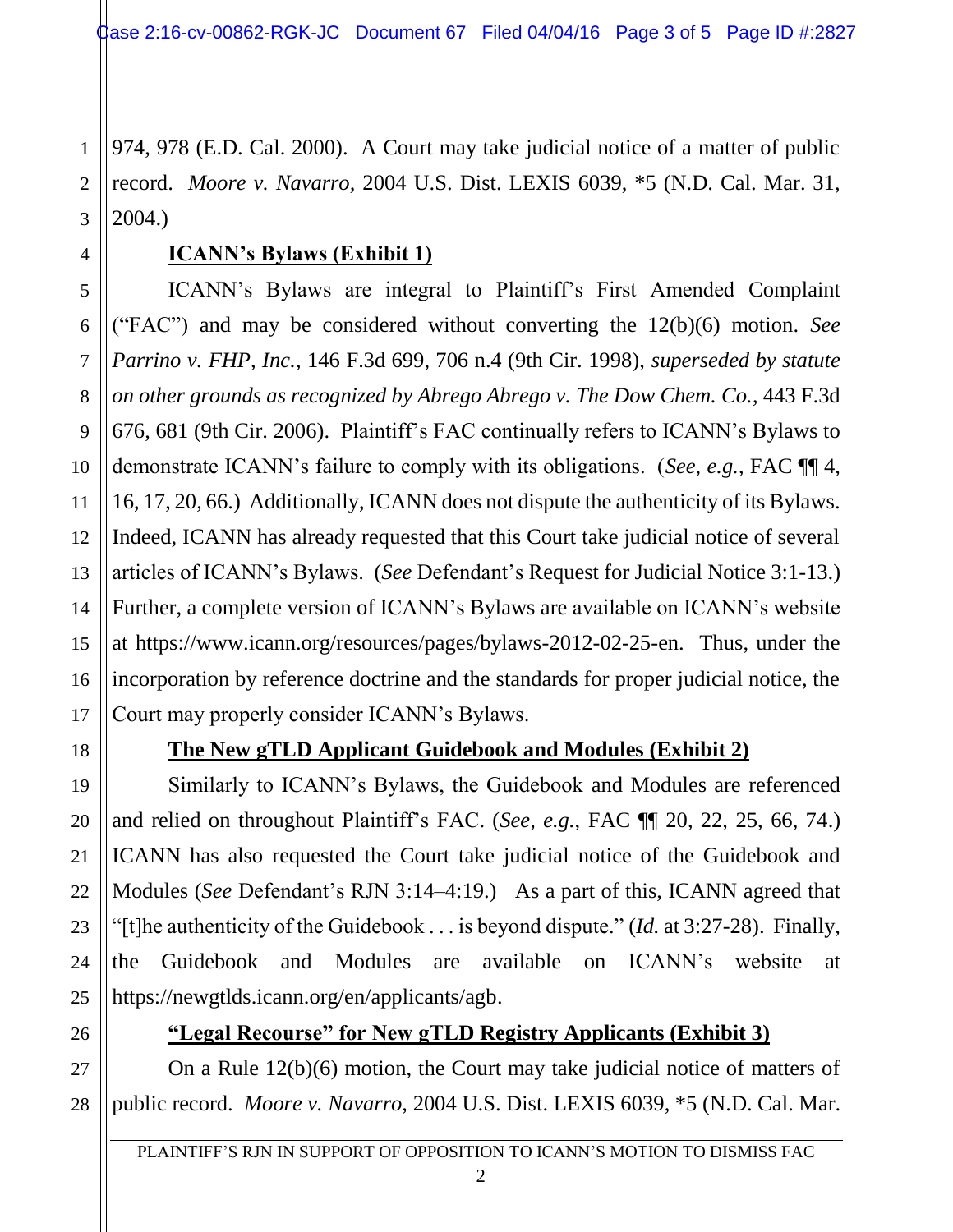31, 2004.) ICANN's "Legal Recourse" for New gTLD Registry Applicants ("Legal Recourse") became a public record when ICANN filed it as Exhibit D to the Declaration of Kevin Espinola in Support of ICANN's Opposition to Plaintiff's Motion for Preliminary Injunction. (Docket No. 37). As a public record, the Court may take judicial notice of ICANN's "Legal Recourse." Further, the "Legal Recourse" is relevant to Plaintiff's FAC, where ICANN's covenant not to sue is referenced and discussed in Plaintiff's Eleventh Cause of Action. (*See, e.g.,* FAC  $\P$ [134, 135, 136, 137, 138, 141, and 142.) Lastly, the "Legal Recourse" is not in dispute as ICANN itself has presented it as evidence. (*See* Decl. of Kevin Espinola ¶7.)

### Dated: April 4, 2016 **BROWN NERI & SMITH LLP**

By: /s/ Ethan J. Brown Ethan J. Brown

*Attorneys for Plaintiff* DOTCONNECTAFRICA TRUST